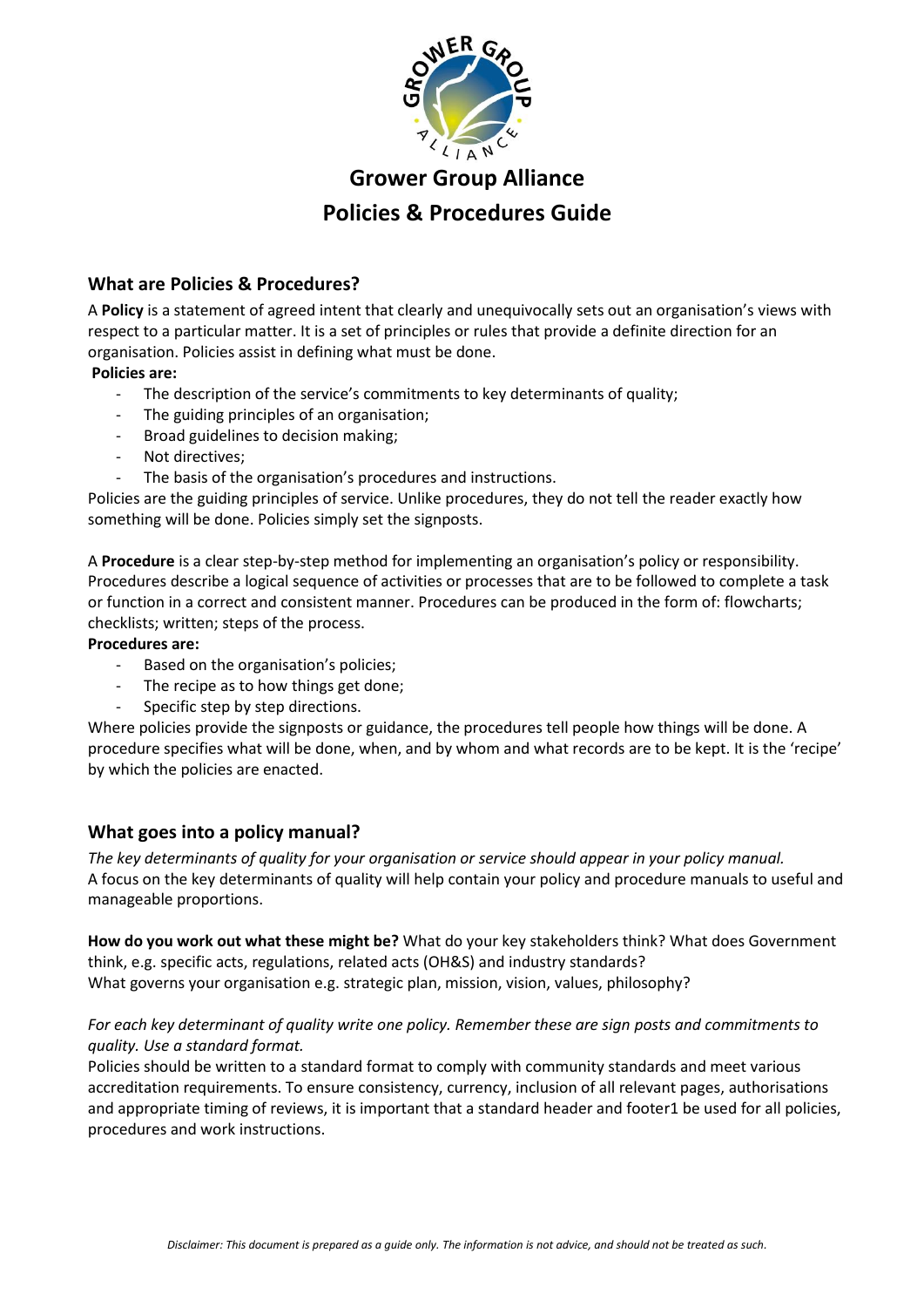

The header must give:

- The name of the organisation;
- The name of the unit or service stream if the document is specific to one area:
- The title of the policy ( or procedure or work instruction):
- Issue date and issue number (including if relevant, dates when the policy or procedure comes into force or terminates); and,
- Page number expressed as a part of that particular document (or procedure or work instruction).

### The footer must:

- Give the name and title of the authorising officer; and
- Be signed and dated by the authorising officer.

The procedure is structured to provide details of:

- Purpose and scope: specifying purpose of procedure, the area covered, exclusions;
- Responsibility for implementing procedure: specifying who will implement the procedure;
- Procedure: listing (or depicting) sequentially exactly what must be done and noting exceptions;
- Documentation: listing documents to be used with the procedure and attaching examples of completed documentation, if appropriate;
- Records: listing any records created as a result of using the procedure, where they are stored and for how long; and,
- Authorisation and date: signed and dated by the person authorising the procedure.

### **What else is needed in a manual?**

- *Title Page, specifying the organisation.*
- *Table of Contents, including page numbers.*
- *Amendment Records*
- *Confidentiality Specifications.* Organisations may choose to specify confidentiality and copyright restrictions. For example, 'This manual details policies and procedures relevant to the Grain Grower Group. Unauthorised copying or distribution is prohibited'.
- Distribution List. This section should specify:
	- *Issue date and number*; that is, the date on which the manual was first issued, or on which a revised version was issued;
	- *Number of manuals issued*;
	- *Who holds copies of the manual*. To maintain currency, this should be specified by job title, not individual names; and,
	- *The position of the staff member responsible for issuing revisions to the manual*.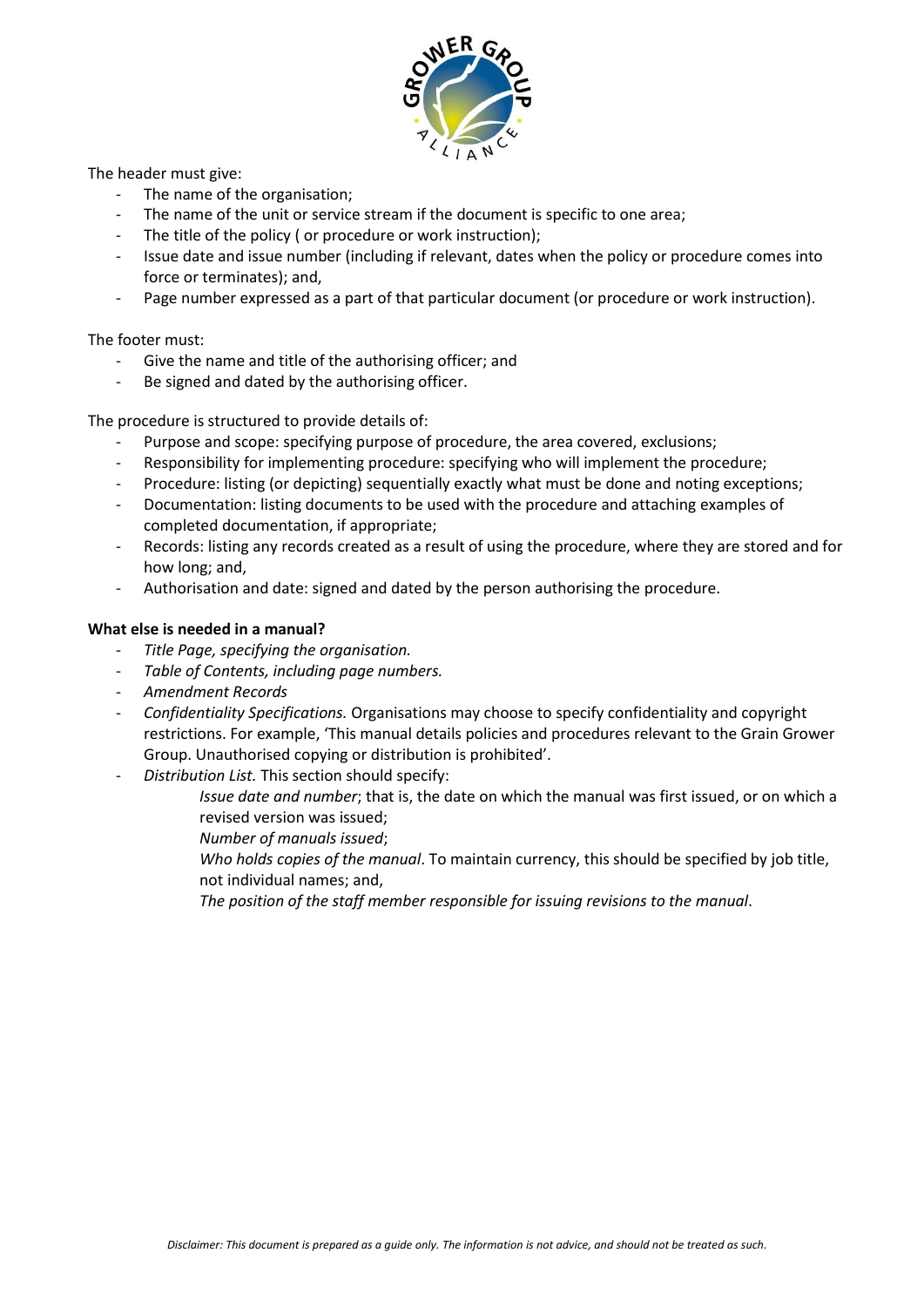

# **Policy Review Process**

A staff meeting or a Board/Management Committee meeting should include a review session once every 12 months. This should consider organisational manual and ask whether each policy in it is still relevant and appropriate. If not, a process would be followed to revise the existing policy or develop a new policy

*Tip: In small organisations wanting to develop an organisational manual, consider the following:*

- *Devote time at a staff meeting at least once a month to brainstorm issues related to one area of policy*
- *Review the draft of a policy that has been prepared as a result of previous brainstorming*
- *At every Board/Management Committee meeting, devote some time to reviewing a draft policy and making decisions on it.*

# **Developing your policies and procedures**

The intention of this is to be a guide for groups developing their own policies and procedures. The DRAFT gives headings for each policy. Each topic then has a number of dot points the group may consider developing policy around – this is not exhaustive, nor are all dot points required to be included in a group's policy. It provides a starting point for a group to work through and develop their policy from. For more complex or operational policies, associated procedures may be developed (for example, record management).

This document is a guide only, and is intended to provide a basis for drafting policy which meets the needs of a grower group in developing policies and procedures relevant to their group. It should be considered open for modification. These examples are by no means exhaustive, and should be considered in conjunction with group strategies and operations. The Grower Group Alliance accepts no legal responsibility in relation to the application of these policies and procedures. Grower groups are advised to seek independent, qualified professional assistance to compile or review significant or legally sensitive policies or procedures, particularly those where legislation applies, such as those pertaining to governance, staff engagement, employee conditions, financial management, O H & S etc.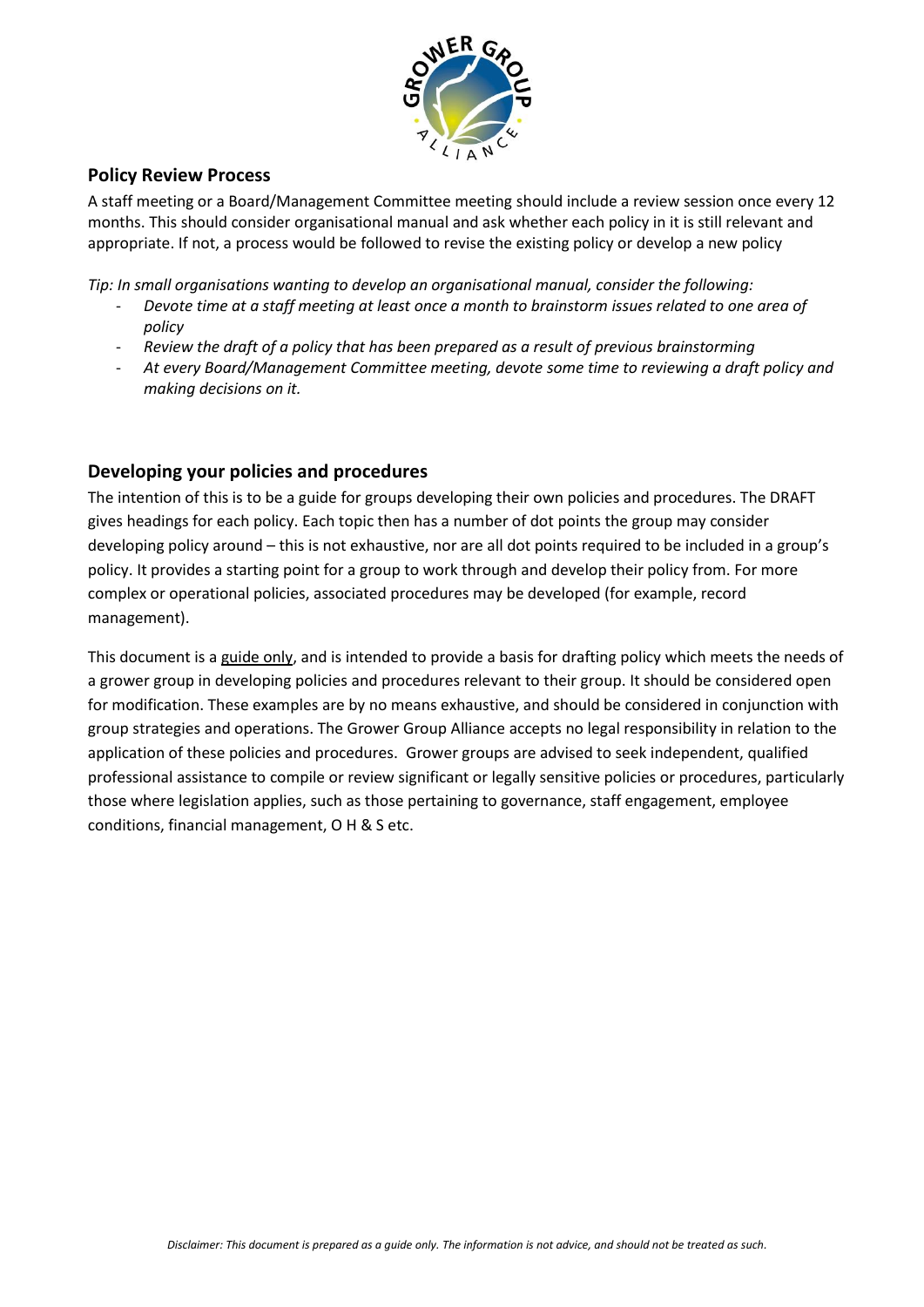

### **DRAFT PAGE**

**Title:**

**Policy number:** 

**Purpose:**

**Scope:**

**Policy Statement:**

**Guiding Principles:**

**Delegations:**

**Related Policies:**

**Dates:**

**Procedures:** Guidelines for Implementing the Policy

**Structural:** Who does the responsibility lie with?

**Operational:**

**Maintenance:**

**Review:**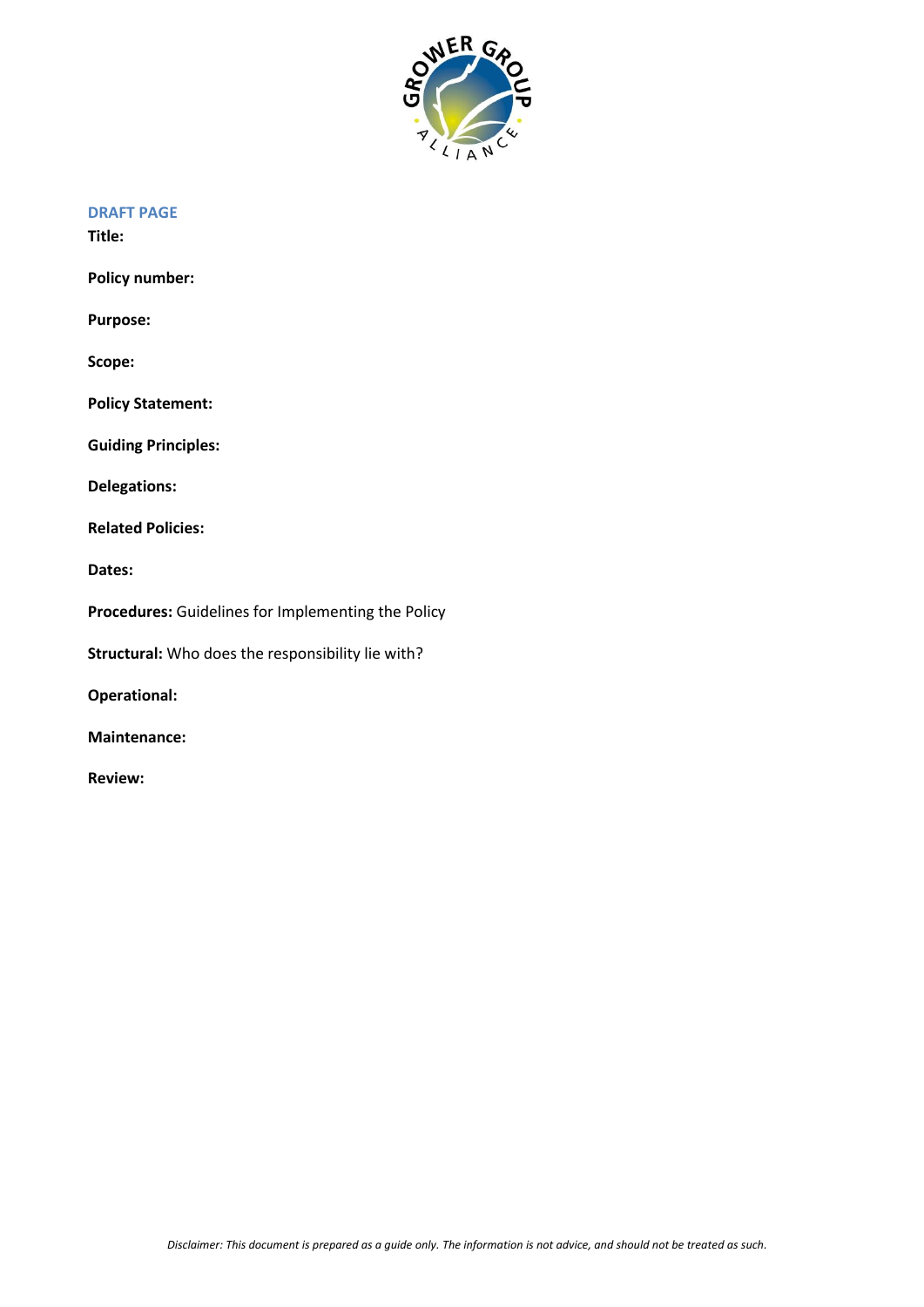

### **Overview**

- Organisational structure/chart
- Organisational values
- Mission and/or Vision
- Strategic plan

# **Corporate governance**

- Group corporate governance
- **Delegations**
- Roles & responsibility of employees and board/committee
- Code of Conduct for employees and board/committee
- Performance indicators for board/management committee members
- Accountability
- Conflict of Interest disclosure & management
- Managing non-compliance
- Risk management
- Financial management, including; delegations; audit requirements; reporting
- Conditions of employment, including:
	- o Position descriptions (duties)
		- o Work hours (minimum & maximum hrs/day and week)
		- o Overtime and Time in Lieu
		- o Leave conditions (sick leave, bereavement leave, leave without pay, annual leave, long service leave, parental leave, personal leave, emergency services volunteer roles, jury duty)
		- o Timesheets
		- o Staff travel
		- o Meal, accommodation and incidental allowances/reimbursement
		- o Corporate credit card usage
		- o Working from home
		- o Vehicle usage (corporate and private vehicles)
		- o FBT
- o Other equipment usage (eg. use of tools, equipment or facilities for private benefit)
- o Requirements for working in remote locations and/or on private property
- o Dress standards

# **Occupational safety and health**

- Occupational health & safety management
- Workplace Health & Safety Act 1995 and Amendments
- OHS checklist
- Workplace incident/accident reporting and investigation procedures
- OHS Incident Register
- Injury/Insurance Record
- OHS Communication
- Risk management procedure
- Manual handling procedures
- Workplace health & safety representative
- Fire control and evacuation procedure
- Furniture & equipment
- Visual Display Units and Eye Strain
- Motor vehicle safety
- Personal protective equipment and clothing
- **Stress**
- Smoking, alcohol and other drug use
- **Noise**
- Dust
- Pandemic
- Permit to work confined spaces, hot work, dangerous materials/operations
- Storage and handling of poisons; location of MSD sheets
- Bullying and harassment
- Children in the workplace
- Mandatory rest/meal breaks
- First Aid Station/kits (location, currency of contents (expiry dates), procedure for restocking)

*Disclaimer: This document is prepared as a guide only. The information is not advice, and should not be treated as such.*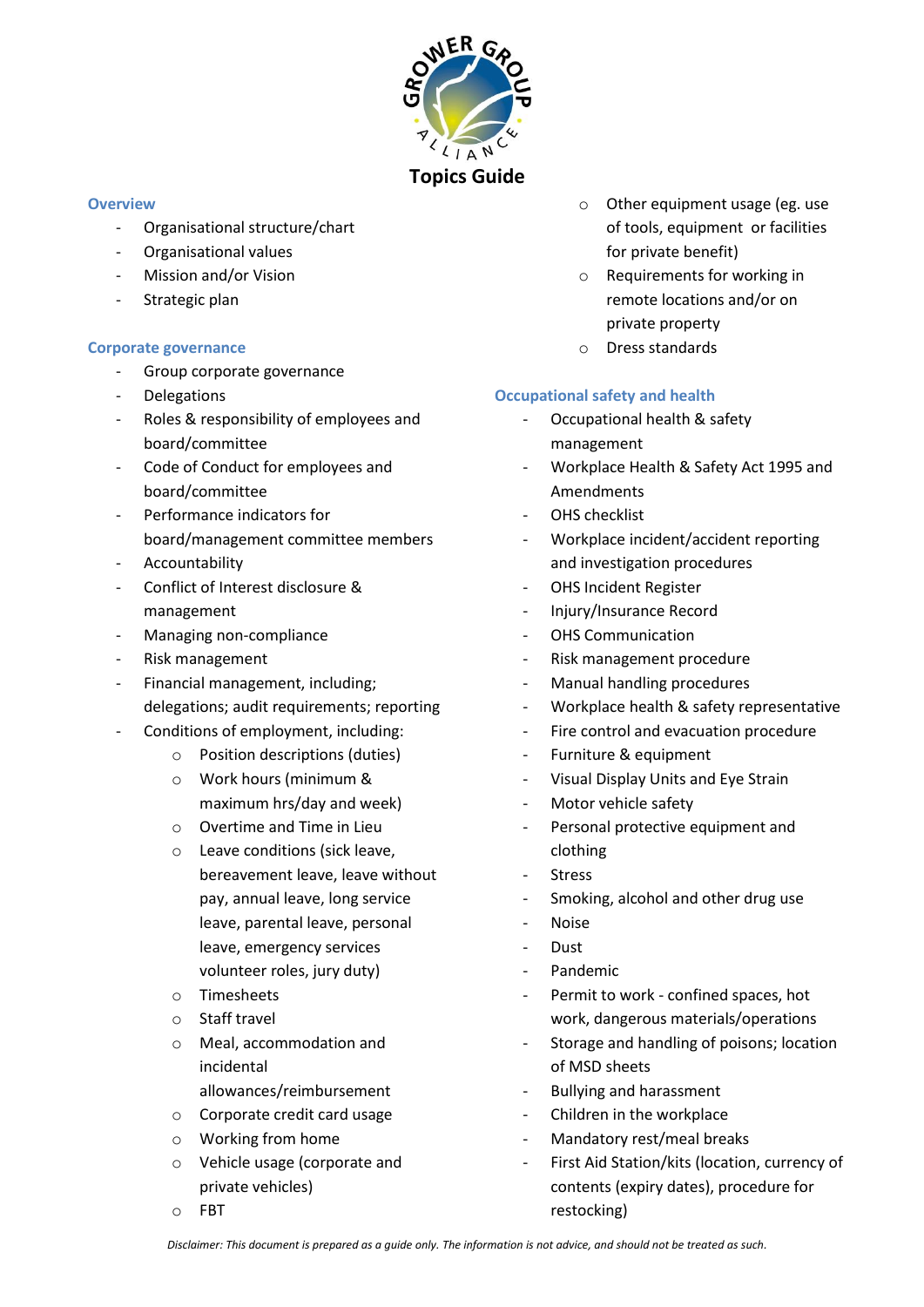

- Workers Compensation and injury management
- Volunteer Personal Accident Insurance

# **Employee performance, training and development**

- Staff reporting procedures and formats
- Staff supervision
- Performance development & training
- Mentoring and coaching
- Team meetings
- Performance appraisals
- Staff performance dispute and grievance procedure
- Employee exit procedure
- Exit interview record

# **Recruitment, selection and induction of employees and board/committee**

- Policy & Processes for recruitment of staff, including: advertisements for staff positions; short listing; interview panel; interview processes; standard interview questions
	- o Equal Employment Opportunity/Workplace Harassment Policies
	- o Anti-Discrimination Laws, Federal Racial discrimination Act 1975, Federal Sex Discrimination Act 1984, Federal Disability Discrimination Act 1992
- Recruitment and selection for new Board members
- Position description forms
- Appointments & Contracts
- Job Sharing
- Suitability checks/police checks for employees
- Procedure for starting a new member of staff or contractor
	- o Orientation
	- o Appropriate induction training/kit
	- o Buddy/mentor systems

- Probation and termination

### **Security**

- Workplace security and procedures
- **Confidentiality**
- Documentation and files
- **Passwords**
- Incident reporting

### **Project management**

- Responsibility and reporting
- Reporting structure and frequency
- Link to business/strategic plan
- Project development and innovation, procedure for development
- Project scheduling, output scheduling and contracts
- Contract management plans
- Project budgets and cash flows
- **Milestones**

### **Procurement & quotations**

- Competitive procurement process
- Quotation requirements in accordance with dollar values
- Criteria for assessment
- Committee for assessment
- Notification of successful/unsuccessful applicants
- Engagement and management of casual staff or sub-contractors

# **Intellectual property**

- Use of group resources
- Registration of IP
- Acknowledgement of documents, items, presentations, resources, pre-existing IP etc
- Inclusion in contracts
- IP disputes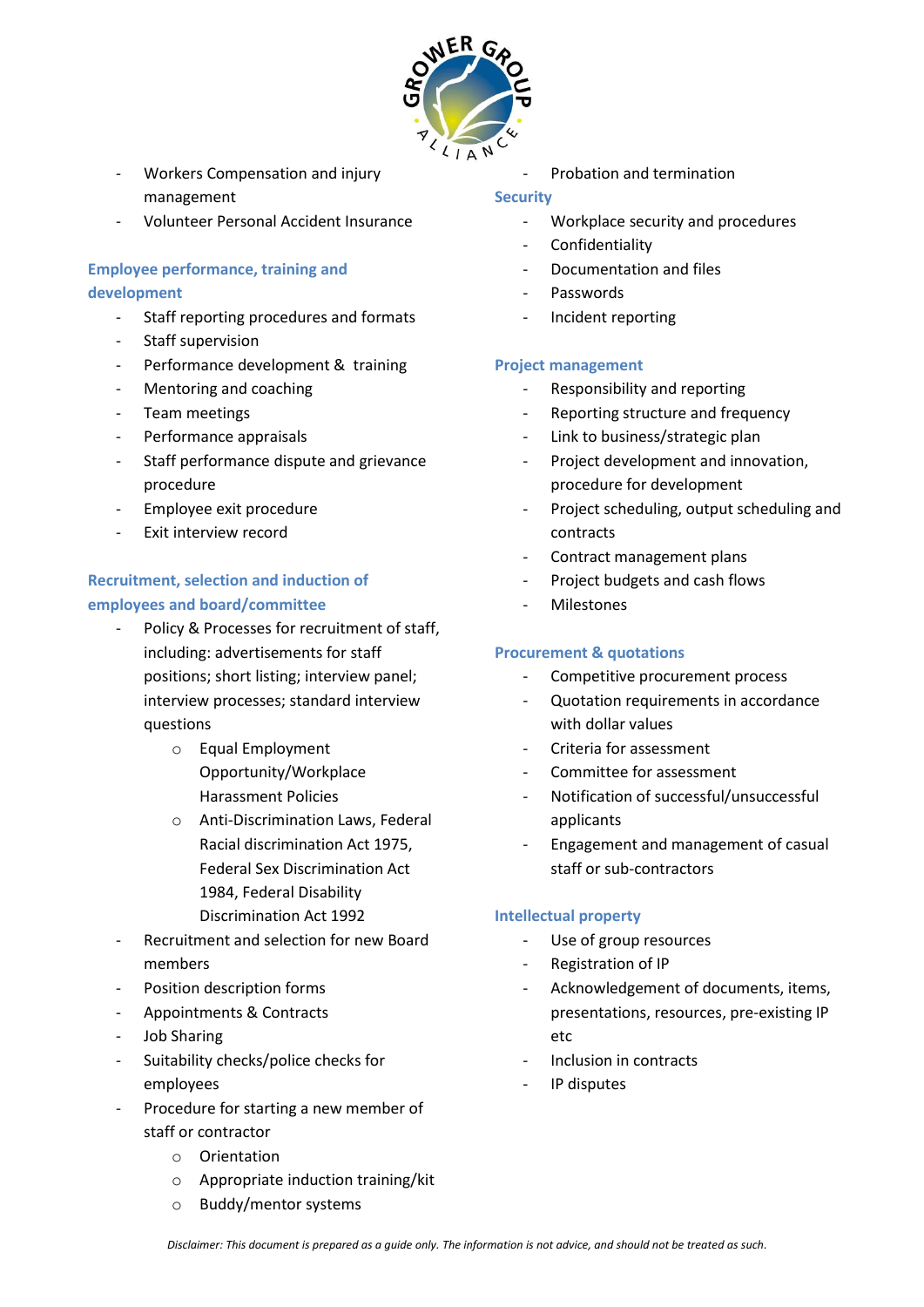

### **Privacy and confidentiality**

- Collection, use and disclosure of information
- Committee/board confidentiality
- Staff confidentiality
- Responding to board/management committee or Freedom of Information requests

### **Records information management**

- Content and extent of records and information management
- Accessibility and storage
- Employee responsibility
- Correspondence management
- **Archiving**
- Insurance
- Insurance register (what policies will be included/obtained by the group; certificates of currency)

### **Disclaimer**

- Electronic communication
- Published and unpublished documents

# **Technology & Media**

- Computer usage
- Telephone usage
- Social media & internet usage
- Software licensing
- Communication with the media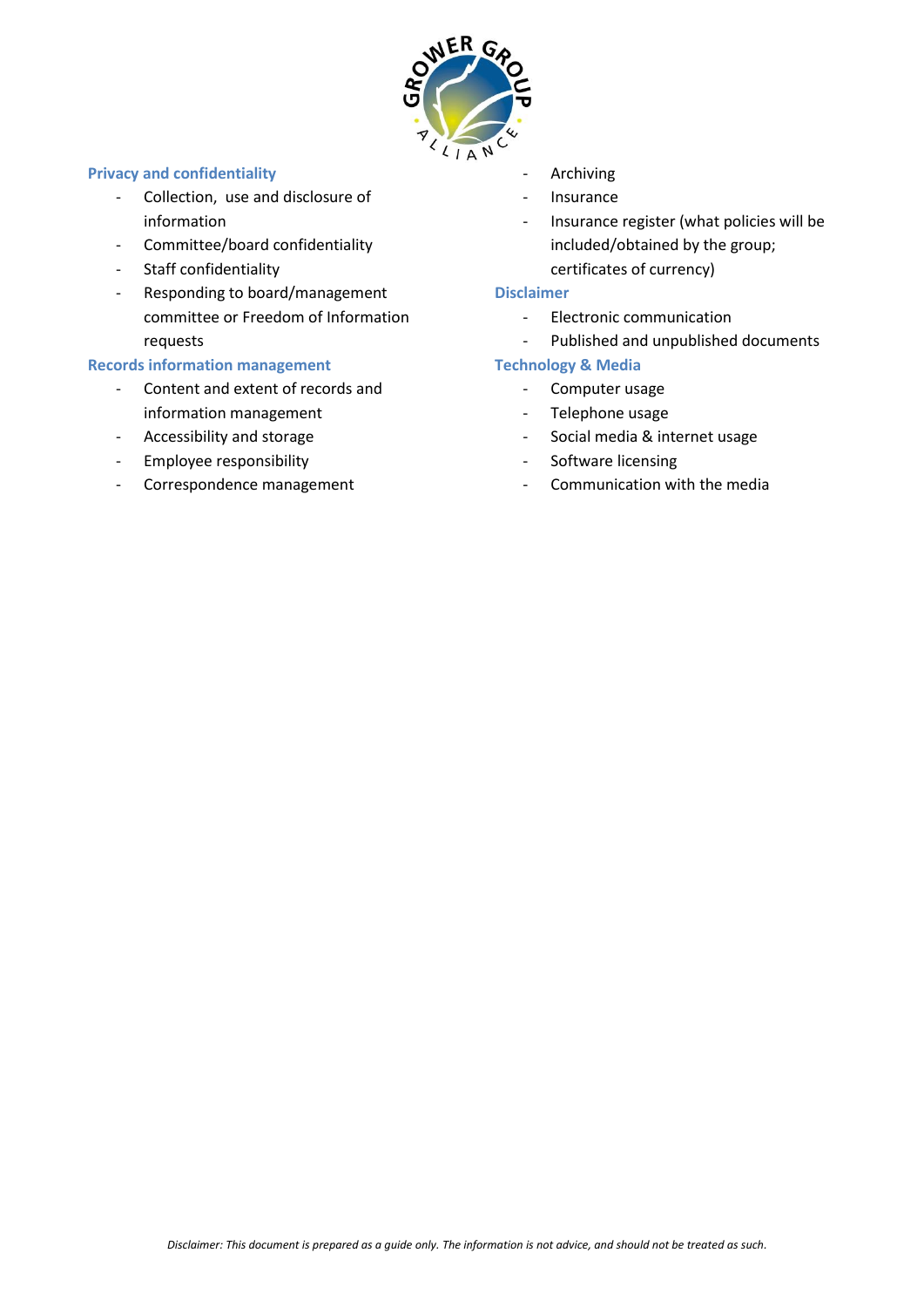

**Title:** Corporate Governance

**Policy number:** Grain Grower Group Policy 1 (GGGP1)

**Purpose:** The purpose of the Corporate Governance Policy is to provide the Grain Grower Group Board and Executive Manager with guidance in relation to their responsibility and accountability, in accordance with good governance principles and guidelines.

### **Scope:** GGG Board, Executive Manager and all employees

**Policy Statement:** GGG will use good governance principles to provide the Board and employees with a framework for effective accountability, to achieve the GGG objectives.

### **Guiding Principles:**

- Corporate governance is the system by which Grain Grower Group is managed, and sets the precedent to how objectives and strategies are set and achieved, how risk and performance are managed.
- Board meetings will be undertaken according to good governance principles, with transparent decision making and recording, and confidentiality maintained where required.
- GGG will comply with regulatory reporting and disclosure requirements, and maintain clearly defined, robust relationships with stakeholders.
- GGG will maintain and manage an appropriate risk management strategy.
- GGG will comply with ethical standards, maintain a defined Code of Conduct for board and employees, and maintain an Ethics Committee which is active as required.
- GGG will adhere to the strategic plan, and undergo regular budgeting and monitoring.
- Board and committees will have a charter with clearly defined roles and responsibilities
- Employees will have a defined relationship with management, and clear roles and responsibilities.

# **Delegations:** Nil

### **Related Policies:** All

**Dates:** Created June 2013

**Procedures:** Guidelines for Implementing the Policy

**Structural:** Board, Executive Manager

# **Operational:**

- Delegations: the Board can delegate authority to the Executive Manager in a written document to be exercised to the benefit of Grain Grower Group, within specified limits and items. The Executive Manager can delegate authority to employees as appropriate.
- Roles & responsibility of employees and board/committee are clearly defined within Position Description Forms and each will be reviewed as required, or at a minimum, biennially
- Code of Conduct for employees and board/committee: A Code of Conduct will be developed and agreed to by the Board, and adhered to by all Board members and employees. This covers all aspects of Grain Grower Group operations. This will ensue the Grain Grower Group is accountable and transparent, and the group's business is conducted openly and in accordance with good governance. *(The Code of Conduct should be included following this policy and procedure.)*
- Recruitment and selection of staff and board: recruitment and selection will be carried out in accordance with the associated policy and procedures, and legal requirements.
- Conditions of employment (including leave conditions, computer and telephone usage, working from home, leave without pay)

### **Maintenance:** On-going by board

**Review:** Annually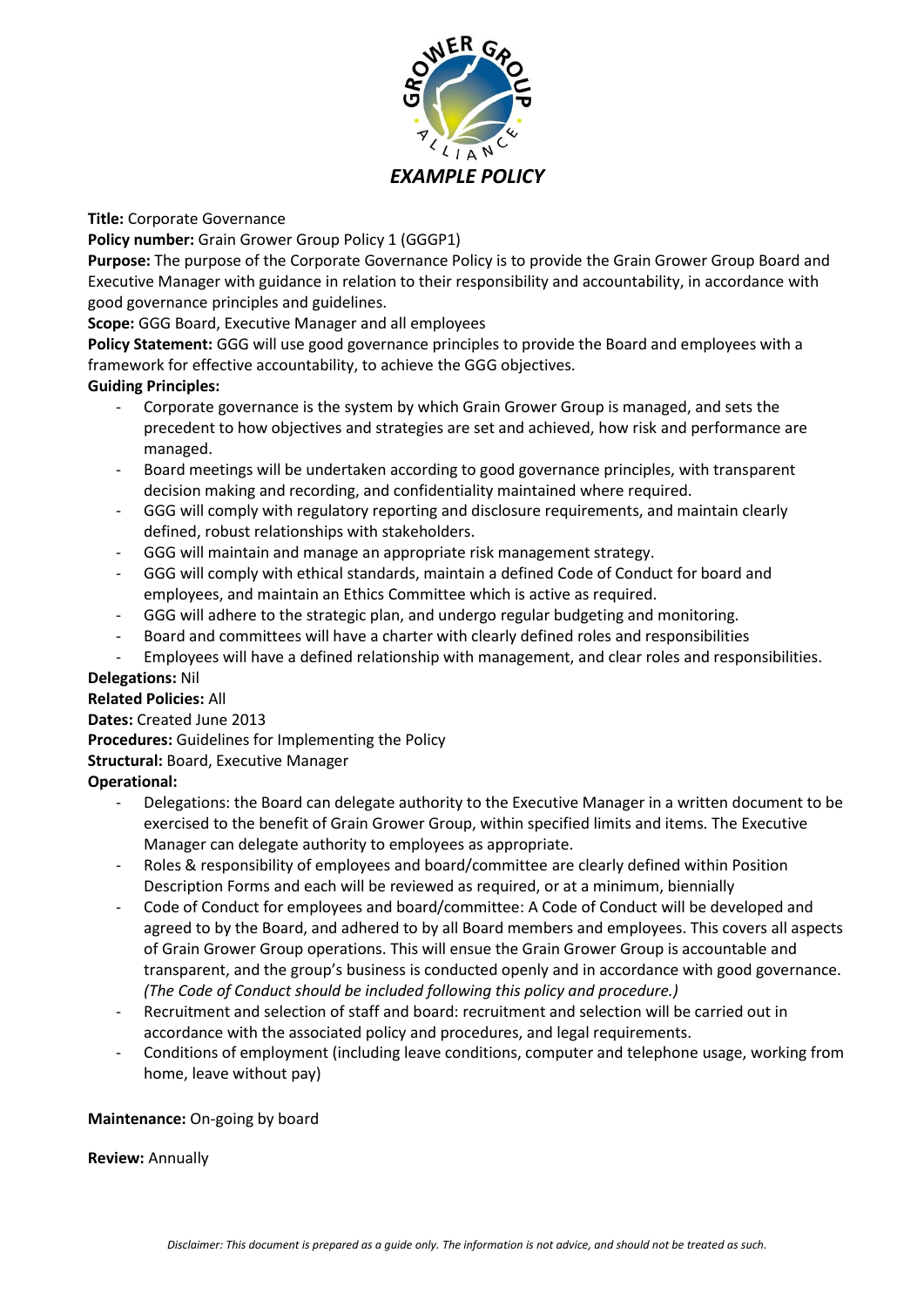

# **Good Governance Self‐Assessment**

*Adapted from ASX Corporate Governance Principles and Recommendations 2nd Edition ASX Corporate Governance Council (2007).*

*Use this assessment to document how your organisation currently conducts each activity and note any actions that may be required to meet each principle.*

**ASX Governance Principle 1:** 

**Lay solid foundations for management and oversight**

**Description** 

*Organisations should establish and disclose the respective roles and responsibilities of board and management* **Practices** 

- Enable the board to provide strategic guidance for the company and effective oversight of management
- Clarify the respective roles and responsibilities of board members and senior executives in order to facilitate board and senior executives accountability to both the company and its stakeholders
- Ensure a balance of authority so that no single individual has unfettered powers

# **ASX Governance Principle 2:**

# **Structure the board to add value**

### **Description**

*Organisations should have a board of an effective composition, size and commitment to adequately discharge its responsibilities and duties* 

### **Practices**

An effective board is one that facilitates the effective discharge of the duties imposed by law on the directors and adds value in a way that is appropriate to the particular company's circumstances. The board should be structured in such as way that it:

- Has a proper understanding of, and competence to deal with, the current and emerging issues of the business
- Exercises independent judgement
- Encourages enhanced performance of the company
- Can effectively review and challenge the performance of management

### **ASX Governance Principle 3:**

### **Promote ethical and responsible decision‐making**

### **Description**

*Organisations should actively promote ethical and responsible decision‐making*

### **Practices**

To make ethical and responsible decisions, companies should not only comply with their legal obligations, but should also consider the reasonable expectations of their stakeholders, employees, customers, suppliers, creditors, consumers and the broader community in which they operate. It is a matter for the board to consider and assess what is appropriate in each company's circumstances. It is important for companies to demonstrate their commitment to appropriate corporate practices and decision making.

### **Companies should:**

- Clarify the standards of ethical behaviour required of the board, senior executives and all employees and encourage the observance of those standards
- Comply with their legal obligations and have regard to the reasonable expectations of their stakeholders

### **ASX Governance Principle 4:**

### **Safeguard integrity in financial reporting**

### **Description**

*Organisations should have a structure to independently verify and safeguard the integrity of their financial reporting*